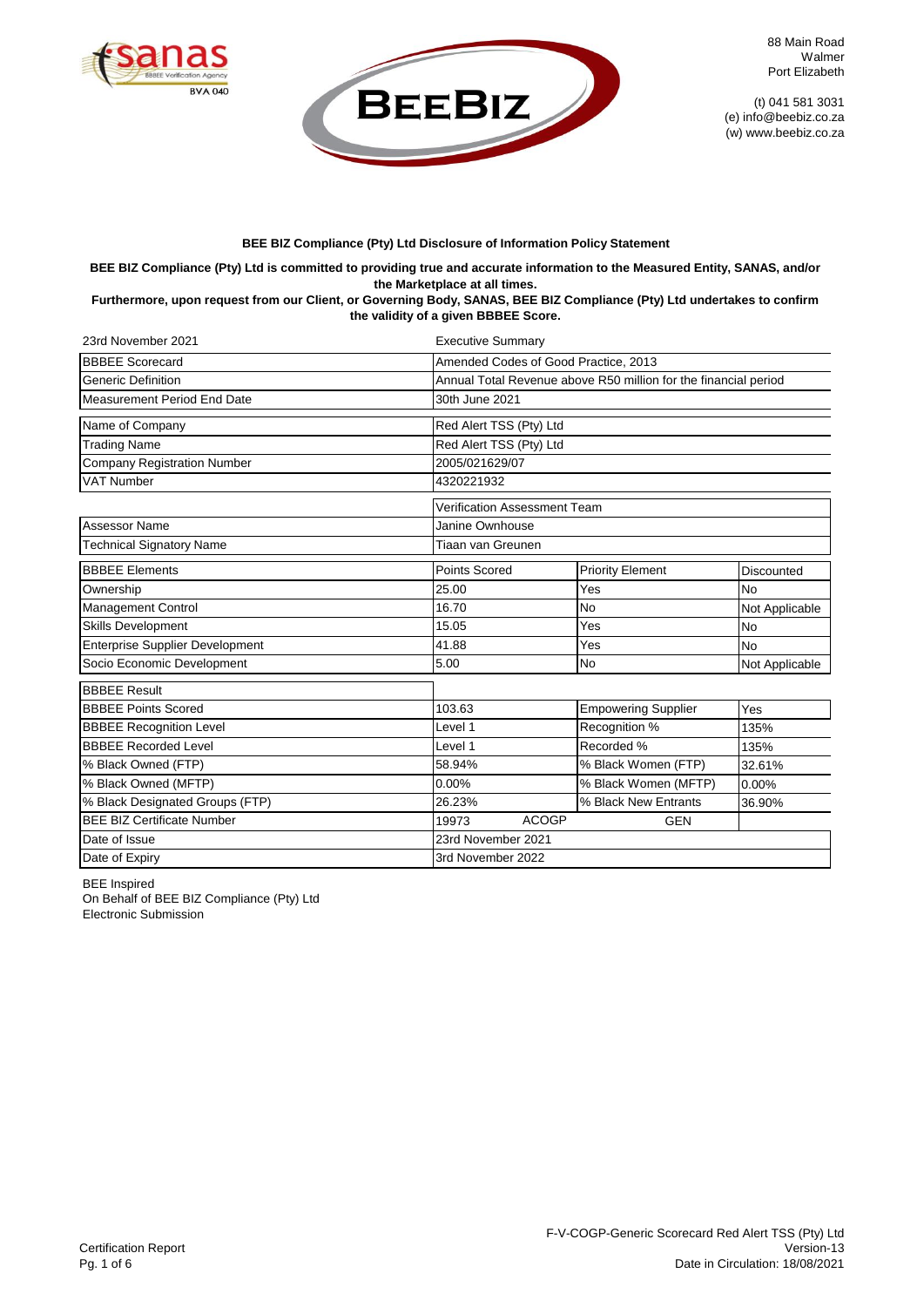



### Disclaimer

BEE BIZ Compliance (Pty) Ltd shall retain ownership of the copyright and all other intellectual property rights produced during the verification process, whether oral or tangible, and even the working papers. The Company shall not make or use misleading statements regarding its BBBEE score, shall not use the BBBEE Verification Certificate or Report or part thereof in a misleading manner, and shall not reproduce or change any BEE BIZ documentation, the Verification Report or Certificate, or any part thereof, in any way. Noncompliance will result in BEE BIZ Compliance (Pty) Ltd taking the appropriate legal actions to deal with such misuse and misrepresentation.

Ownership (Statement 100)

| Category              | Indicator                                                                                                       | Weighting | Target              | Actual % | Points | <b>Total Points</b> |
|-----------------------|-----------------------------------------------------------------------------------------------------------------|-----------|---------------------|----------|--------|---------------------|
| Voting Rights         | Exercisable Voting Rights in the hands of<br><b>Black People</b>                                                | 4.00      | 25.00%<br>$+1$ vote | 58.94%   | 4.00   |                     |
|                       | Exercisable Voting Rights in the hands of<br><b>Black Women</b>                                                 | 2.00      | 10.00%              | 32.61%   | 2.00   |                     |
| Economic<br>Interest  | Economic Interest of Black People in the<br>enterprise                                                          | 4.00      | 25.00%              | 58.94%   | 4.00   |                     |
|                       | Economic Interest of Black Women in the<br>enterprise                                                           | 2.00      | 10.00%              | 32.61%   | 2.00   | 25.00               |
|                       | Economic Interest of Black Groups/Schemes<br>(Designated Groups, ESOP, BBOS,<br>Cooperatives) in the enterprise | 3.00      | 3.00%               | 26.23%   | 3.00   |                     |
|                       | Involvement in the ownership of the<br><b>Enterprise by Black New Entrants</b>                                  | 2.00      | 2.00%               | 36.90%   | 2.00   |                     |
| Realisation<br>Points | <b>Net Value</b>                                                                                                | 8.00      | 25.00%              | 52.08%   | 8.00   |                     |

1) Total available points for the ownership element is 25 points

2) The result was above the targets for voting rights in the hands of black people and above for black women

3) The result was above the targets for economic interest in the hands of black people and above for black women

4) The result was above the targets for economic interest in the hands of black designated groups

5) The result was above the targets for economic interest in the hands of black new entrants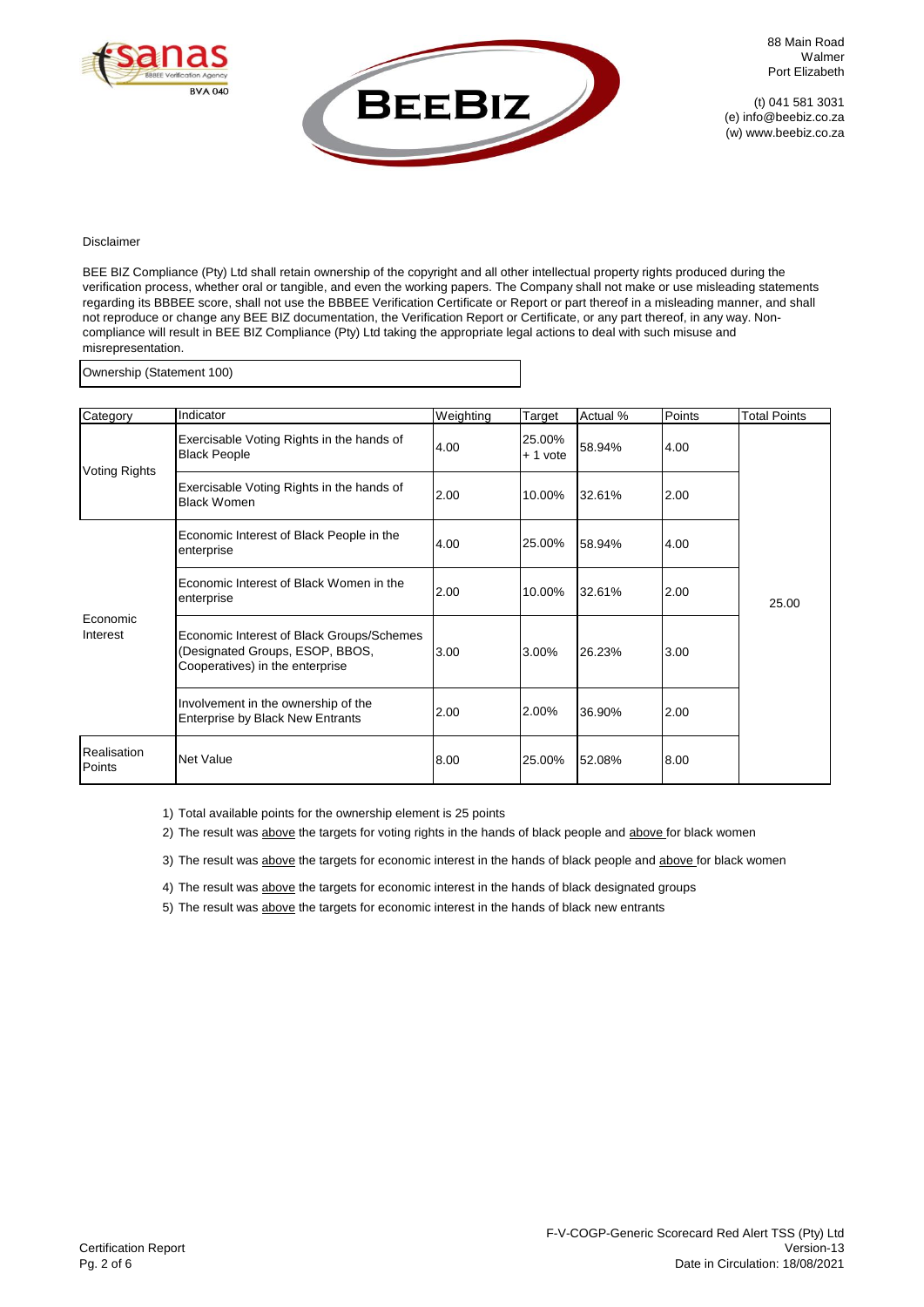



### Management Control (Statement 200)

| Category                     | Indicator                                                                               | Weighting | Target | Actual %            | Points | <b>Total Points</b> |
|------------------------------|-----------------------------------------------------------------------------------------|-----------|--------|---------------------|--------|---------------------|
| Board<br>Participation       | Exercisable voting rights of Black Board<br>Members as a % of All Board                 | 2.00      | 50.00% | 50.00%              | 2.00   |                     |
|                              | Exercisable voting rights of Black Women<br>Board Members as a % of All Board           | 1.00      | 25.00% | 33.33%              | 1.00   |                     |
|                              | Black Executive Directors as a % of All<br><b>Executive Directors</b>                   | 2.00      | 50.00% | 40.00%              | 1.60   |                     |
| Executive                    | Black Women Executive Directors as a % of<br><b>All Executive Directors</b>             | 1.00      | 25.00% | 20.00%              | 0.80   |                     |
| <b>Other Executive</b>       | Black Executive Management as a % of All<br><b>Executive Directors</b>                  | 2.00      | 60.00% | 50.00%              | 1.67   |                     |
|                              | Black Women Executive Management as a %<br>of All Executive Directors                   | 1.00      | 30.00% | 25.00%              | 0.83   |                     |
| Senior<br>Management         | Black Senior Managers as a percentage of all<br>Senior Management adjusted ACI          | 2.00      | 60.00% | <b>ACI Adjusted</b> | 1.70   |                     |
|                              | Black Women Senior Managers as a<br>percentage of all Senior Management<br>adjusted ACI | 1.00      | 30.00% | <b>ACI Adjusted</b> | 0.60   | 16.70               |
|                              | Black Middle Managers as a percentage of all<br>Middle Management adjusted ACI          | 2.00      | 75.00% | <b>ACI Adjusted</b> | 1.70   |                     |
| Middle<br>Management         | Black Women Middle Managers as a<br>percentage of all Middle Management<br>adjusted ACI | 1.00      | 38.00% | <b>ACI Adjusted</b> | 0.98   |                     |
| Junior<br>Management         | Black Junior Managers as a percentage of all<br>Junior Management adjusted ACI          | 1.00      | 88.00% | <b>ACI Adjusted</b> | 0.92   |                     |
|                              | Black Women Junior Managers as a<br>percentage of all Junior Management<br>adjusted ACI | 1.00      | 44.00% | <b>ACI Adjusted</b> | 0.91   |                     |
| <b>Disabled</b><br>Employees | Black Disabled Employees as a percentage of<br>all employees                            | 2.00      | 2.00%  | 3.13%               | 2.00   |                     |

1) Total available points for the management control element is 19 points

2) The result was above the targets for voting rights in the hands of black board members and above for black women

3) The result was below the targets for black executive people and below for black women

4) The result was **below** the targets for other executive people and **below** for black women

5) The result was below the targets for senior black management and below for black women

6) The result was below the targets for middle black management and below for black women

7) The result was below the targets for junior black management and below for black women

8) The result was above the targets for disable black employees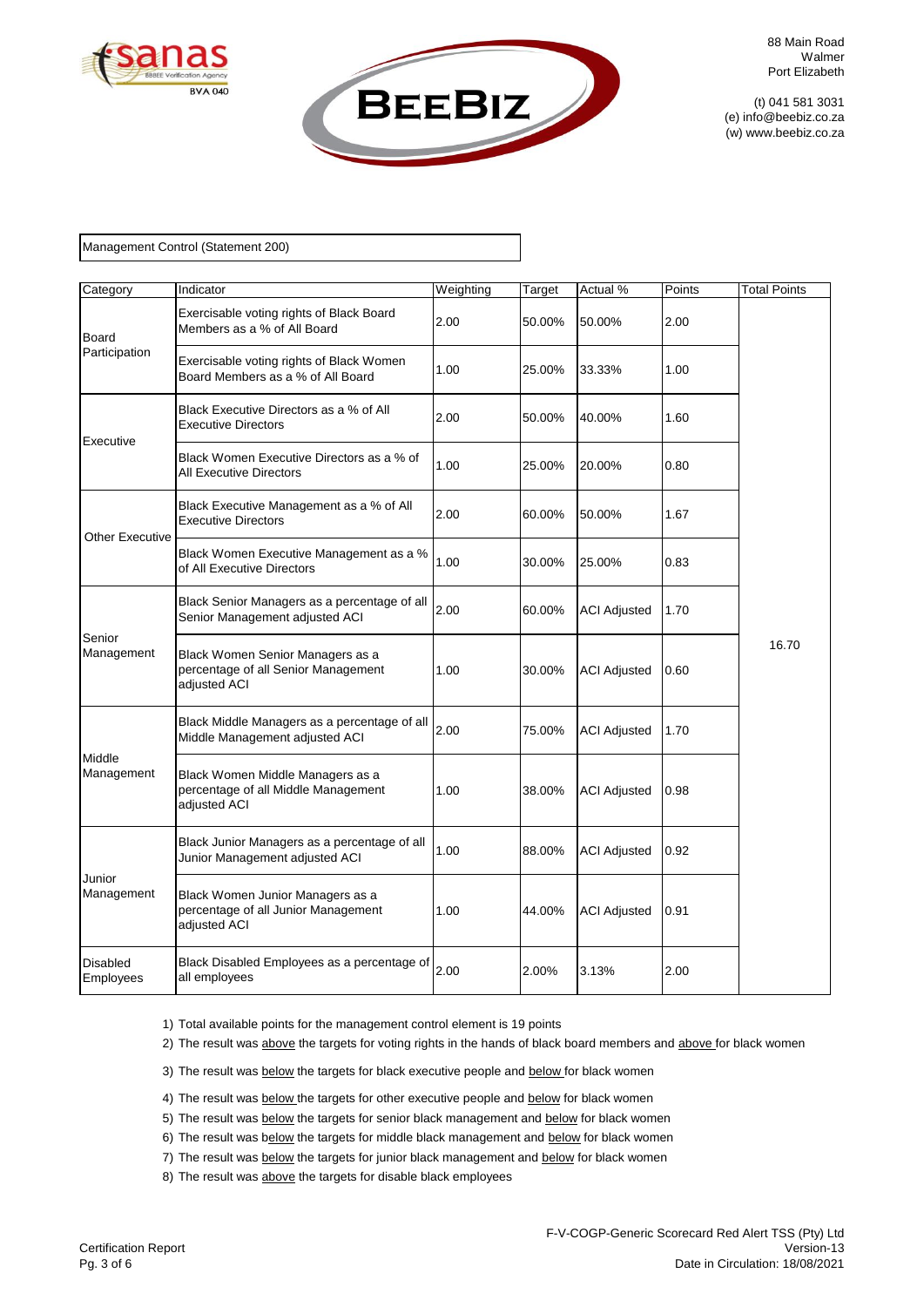

Skills Development (Statement 300)

| Category                     | Indicator                                                                                                                                   | Weighting | Target        | Actual %            | Points | <b>Total Points</b> |
|------------------------------|---------------------------------------------------------------------------------------------------------------------------------------------|-----------|---------------|---------------------|--------|---------------------|
|                              | Skills Development expenditure on Learning<br>Programmes for black people as a<br>percentage of Leviable Amount adjusted ACI                | 6.00      | 3.50%         | <b>ACI Adjusted</b> | 5.05   |                     |
| Expenditure                  | Skills Development expenditure on Bursaries<br>for Black Students at Higher Education<br>Institutions                                       | 4.00      | 2.50%         | <b>ACI Adjusted</b> | 0.00   |                     |
|                              | Skills Development expenditure on Learning<br>Programmes for black employees with<br>disabilities as a percentage of Leviable<br>Amount     | 4.00      | 0.30%         | 1.42%               | 4.00   | 15.05               |
| Number of<br><b>Learners</b> | Number of black people participating in<br>Learnerships, Apprenticeships and<br>Internships as a % of total employees<br>adjusted ACI       | 6.00      | 5.00%         | <b>ACI Adjusted</b> | 6.00   |                     |
| Absorbed                     | Number of black people absorbed by the<br>Measured Entity and Industry Entity at the end 5.00<br>of the Learnerships Programme adjusted ACI |           | 100.00% 0.00% |                     | 0.00   |                     |

1) Total available points for the skills development element is 20 points plus a further 5 bonus points

| 2) Total Leviable Amount                           | 314 914 634.53 |
|----------------------------------------------------|----------------|
| 3) Total Expenditure                               | 9 918 457.35   |
| 4) Total Black Expenditure Recognised after Limits | 9 918 457.35   |
| 5) Total Black Learners Recognised                 | 498.00         |
| 7) Total Absorbed Recognised                       |                |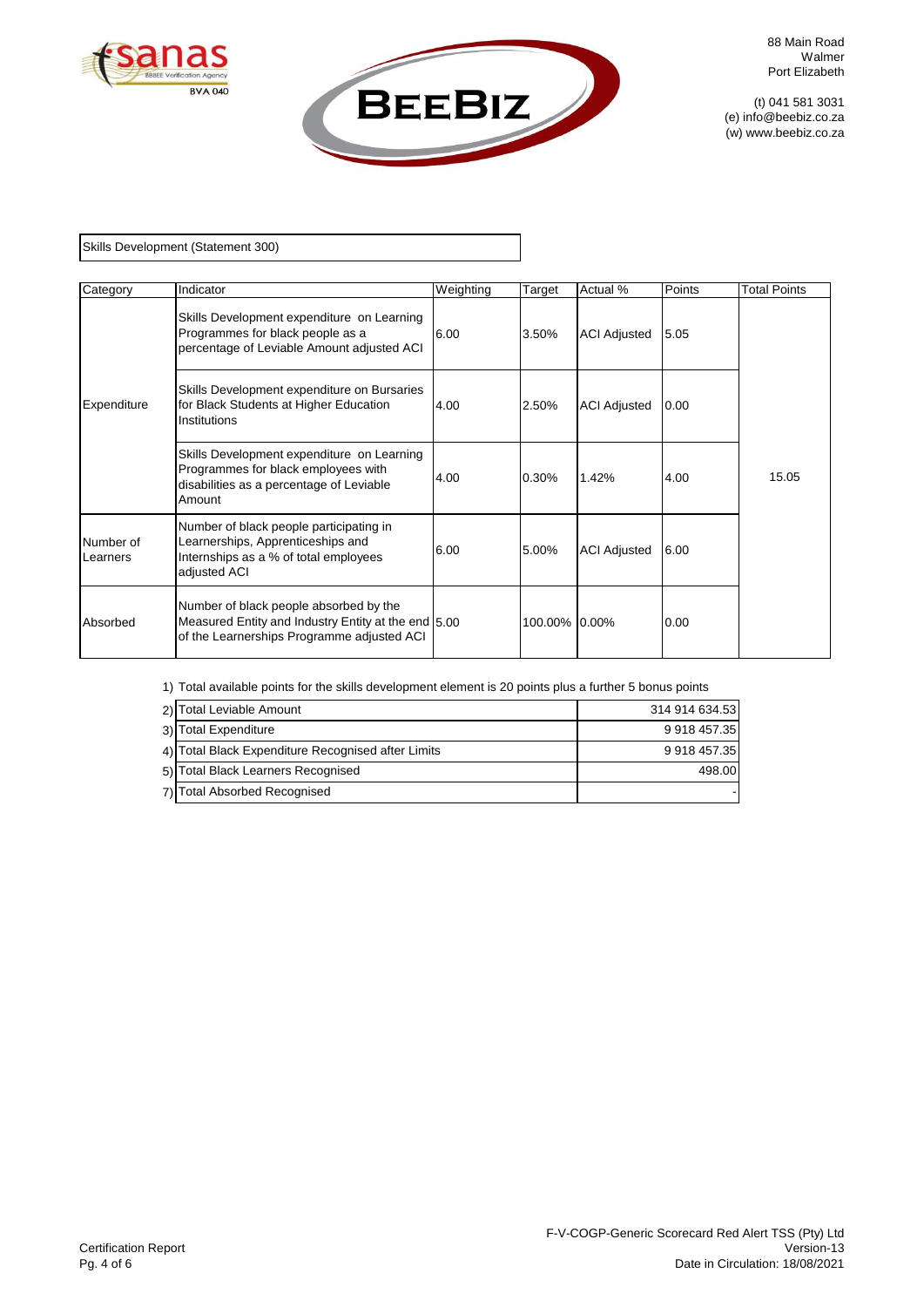



88 Main Road Walmer Port Elizabeth

(t) 041 581 3031 (e) info@beebiz.co.za (w) www.beebiz.co.za

| Enterprise Supplier Development - PP (Statement 400) |                                                                                                                                                                                                                       |           | Submission                              |          | Yes    |                     |
|------------------------------------------------------|-----------------------------------------------------------------------------------------------------------------------------------------------------------------------------------------------------------------------|-----------|-----------------------------------------|----------|--------|---------------------|
| Category                                             | Indicator                                                                                                                                                                                                             | Weighting | Target                                  | Actual % | Points | <b>Total Points</b> |
|                                                      | <b>BBBEE Procurement Spend from all</b><br>Empowering Suppliers based on the BBBEE<br>Procurement Recognition Levels as a<br>percentage of Total Measured Procurement<br>Spend                                        | 5.00      | 80.00%                                  | 77.80%   | 4.86   |                     |
|                                                      | <b>BBBEE Procurement Spend from QSE</b><br>Empowering Suppliers based on the BBBEE<br>Procurement Recognition Levels as a<br>percentage of Total Measured Procurement<br>Spend                                        | 3.00      | 15.00%                                  | 48.31%   | 3.00   |                     |
| Preferential<br>Procurement                          | <b>BBBEE Procurement Spend from EME</b><br>Suppliers based on the BBBEE Procurement<br>Recognition Levels as a percentage of Total<br>Measured Procurement Spend                                                      | 4.00      | 15.00%                                  | 12.93%   | 3.45   |                     |
|                                                      | <b>BBBEE Procurement Spend from</b><br>Empowering Suppliers that are at least 51%<br>Black Owned based on the BBBEE<br>Procurement Recognition Levels as a<br>percentage of Total Measured Procurement<br>Spend       | 11.00     | 50.00%                                  | 58.61%   | 11.00  |                     |
|                                                      | <b>BBBEE Procurement Spend from</b><br>Empowering Suppliers that are at least 30%<br>Black Women Owned based on the BBBEE<br>Procurement Recognition Levels as a<br>percentage of Total Measured Procurement<br>Spend | 4.00      | 12.00%                                  | 8.71%    | 2.90   | 41.88               |
| <b>Bonus Points</b>                                  | <b>BBBEE Procurement Spend from Designated</b><br>Groups that are at least 51% Black Owned                                                                                                                            | 2.00      | 2.00%                                   | 1.67%    | 1.67   |                     |
| Supplier<br>Development                              | Annual value of all Supplier Development<br>Contributions made by the Measured Entity as 10.00<br>a percentage of the Target                                                                                          |           | 2% of<br>Net Profit 12.56%<br>After Tax |          | 10.00  |                     |
| Enterprise<br>Development                            | Annual value of all Enterprise Development<br>Contributions made by the Measured Entity as 5.00<br>a percentage of the Target                                                                                         |           | 1% of<br>Net Profit 2.83%<br>After Tax  |          | 5.00   |                     |
|                                                      | Graduation of One or More Enterprise<br>Development beneficiaries to graduate to<br>Supplier Development level.                                                                                                       | 1.00      | Yes                                     | No       | 0.00   |                     |
| <b>Bonus Points</b>                                  | Creating one ore more jobs directly as a result<br>of Supplier Development and Enterprise<br>Development initiatives by the Measured<br>Entity                                                                        | 1.00      | Yes                                     | No       | 0.00   |                     |